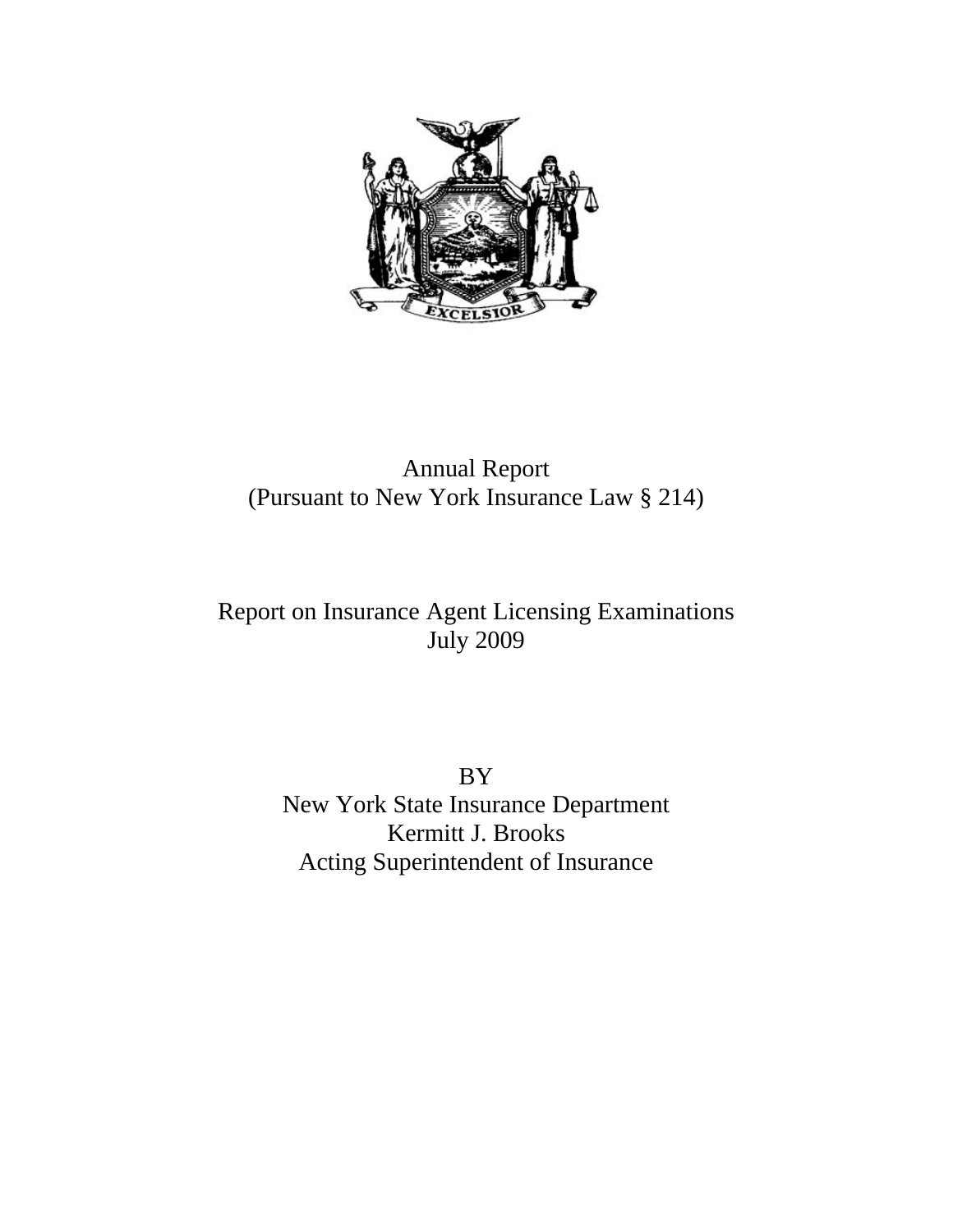# Table of Contents

|                                                      | 1              |
|------------------------------------------------------|----------------|
|                                                      | 1              |
|                                                      | 1              |
|                                                      | $\overline{2}$ |
|                                                      |                |
|                                                      | $\overline{2}$ |
|                                                      | $\overline{2}$ |
|                                                      | 3              |
|                                                      | $\overline{3}$ |
|                                                      | $\overline{3}$ |
|                                                      | 3              |
|                                                      | 3              |
|                                                      | $\overline{4}$ |
|                                                      | $\overline{4}$ |
|                                                      | $\overline{4}$ |
|                                                      | $\overline{4}$ |
|                                                      | $\overline{4}$ |
|                                                      | 5              |
|                                                      | 5              |
|                                                      | 5              |
|                                                      | 5              |
|                                                      | 5              |
|                                                      | 6              |
|                                                      | 6              |
|                                                      | 6              |
|                                                      | 6              |
|                                                      | 6              |
|                                                      | 7              |
|                                                      | $\overline{7}$ |
|                                                      | $\overline{7}$ |
| E. Life, Accident, and Health Insurance Agent/Broker | 7              |
|                                                      | 8              |
|                                                      | 8              |
|                                                      | 8              |
|                                                      | 8              |
|                                                      | 8              |
|                                                      | 9              |
|                                                      | 9              |
|                                                      | 9              |
|                                                      | 9              |
|                                                      | 9              |
|                                                      | 9              |
|                                                      | 10             |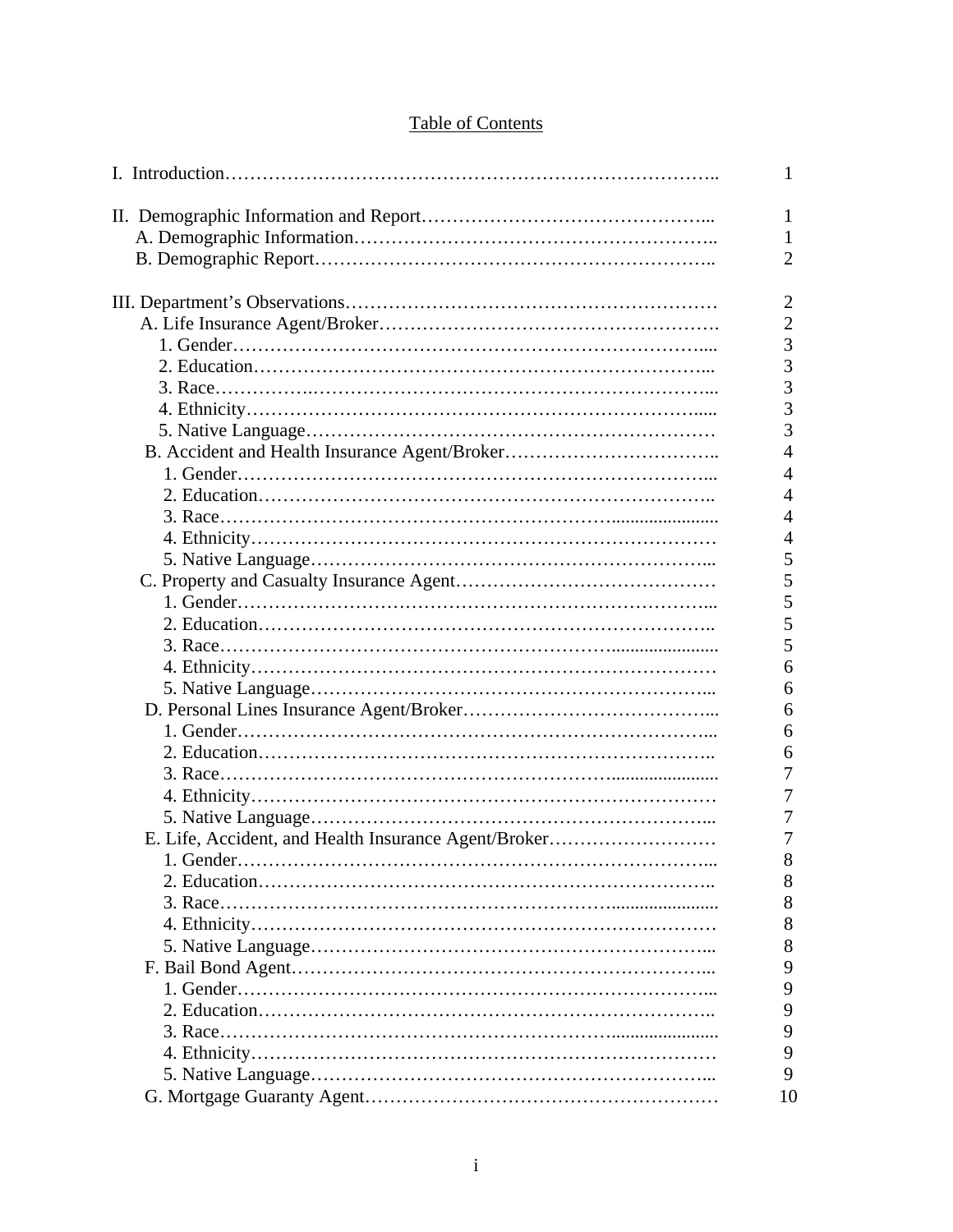|                                                               | 10 |
|---------------------------------------------------------------|----|
|                                                               | 10 |
|                                                               | 10 |
|                                                               | 10 |
|                                                               | 10 |
|                                                               | 10 |
|                                                               | 10 |
|                                                               | 10 |
|                                                               | 11 |
|                                                               | 11 |
|                                                               | 11 |
| I. Life, Accident and Health Insurance Agent/Broker – Spanish | 11 |
|                                                               | 11 |
|                                                               | 11 |
|                                                               | 11 |
|                                                               | 12 |
|                                                               | 12 |
| J. Accident and Health Insurance Agent/Broker - Spanish       | 12 |
|                                                               | 12 |
|                                                               | 12 |
|                                                               | 12 |
|                                                               | 12 |
|                                                               | 12 |
|                                                               |    |
|                                                               | 13 |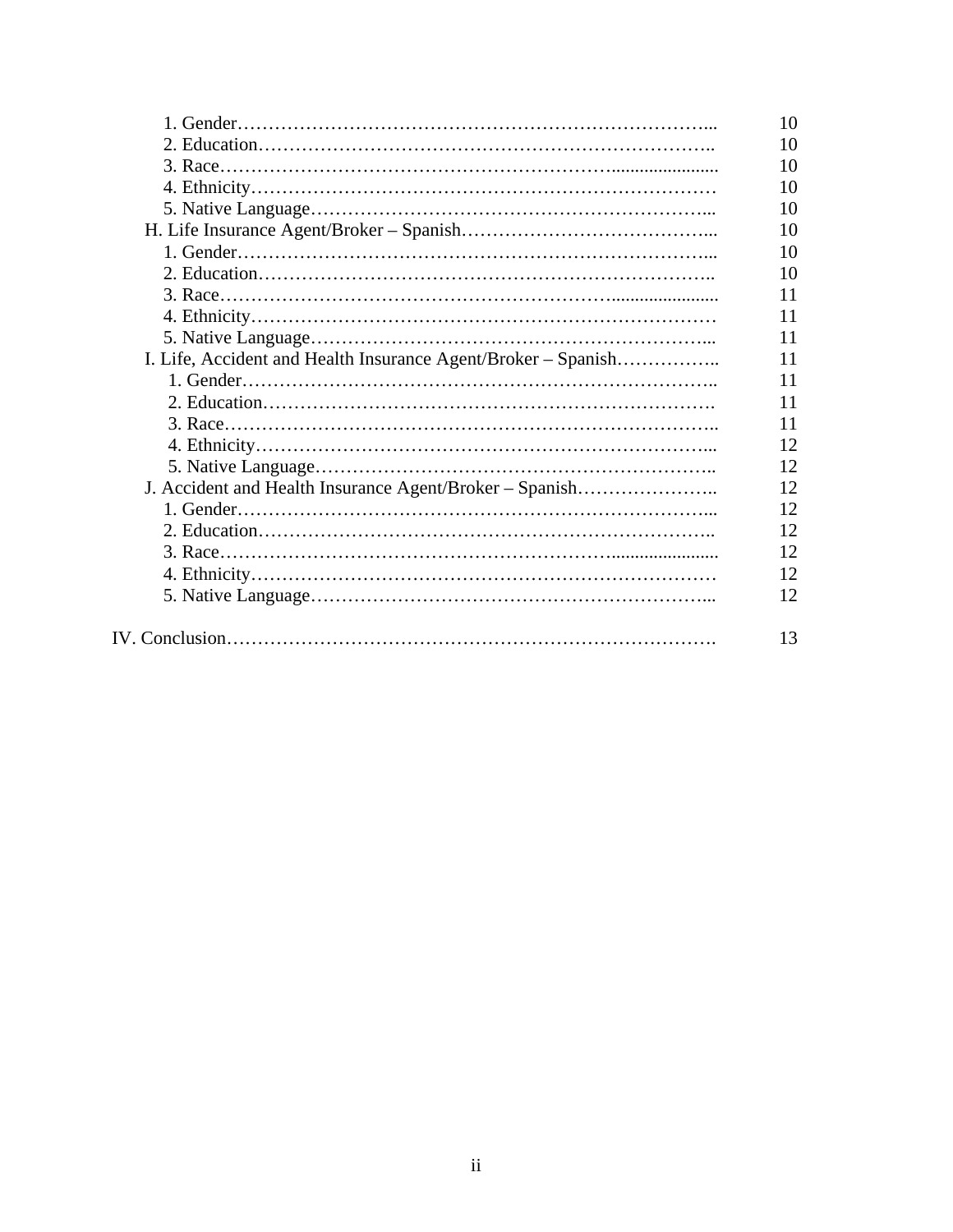#### I. Introduction

 On May 21, 2008, Governor David A. Paterson signed Chapter 77 of the Laws of 2008 into law. Chapter 77 amended the New York Insurance Law to require the Superintendent of Insurance to collect certain information from those persons taking insurance agent licensing examinations, and to perform a study of the insurance agent licensing examinations. Specifically, Chapter 77 added a new Insurance Law  $\S$  2103(f)(3), which requires the Superintendent to request that an applicant taking insurance agent licensing examinations set forth his or her: (1) full name, residence address, business address and mailing address; (2) gender; (3) age; (4) education level; (5) race or ethnicity; and (6) native language;. The examination must also include a clear and unambiguous statement that the applicant is not required to disclose his or her gender, native language, highest level of education achieved and race or ethnicity, and that the New York State Insurance Department ("Department") will use the information for statistical purposes only.

 Chapter 77 also added a new Insurance Law § 214, which requires the Superintendent to perform a study of the insurance agent licensing examinations required by Insurance Law § 2103. The study must include, at a minimum, the total number of examinees, the passing rate of all examinees, and the mean scores on the examination. In addition, the study must examine the correlation between the aforementioned items and "the applicants' native language, level of education, gender, race and ethnicity." The Superintendent must complete the study by January  $1<sup>st</sup>$  of each year.

 Chapter 77 of the Laws of 2008 went into effect September 2008. This report has been developed in accordance with Insurance Law § 214.

- II Demographic Information and Report
	- A. Demographic Information

In accordance with Insurance Law  $\S 2103(f)(3)$ , the registration form for an insurance agent licensing examination sets forth six optional demographic questions. The questions are multiple choice, and ask the applicant to identify his or her gender, age, education level, race, ethnicity, and native language as follows:

Gender: Female; Male; unspecified

Age: I decline to participate; under 18; 18-24; 25-29; 30-34; 35- 39; 40-44; 45-49; 50-54; 55-59; 60-64; 65 and over; unspecified

Education: I decline to participate; high school or GED; some college; 2-year college degree (associates); 4-year college degree (BA - BS); master's degree; doctoral degree; unspecified

Race: I decline to participate; American Indian and Alaska Native;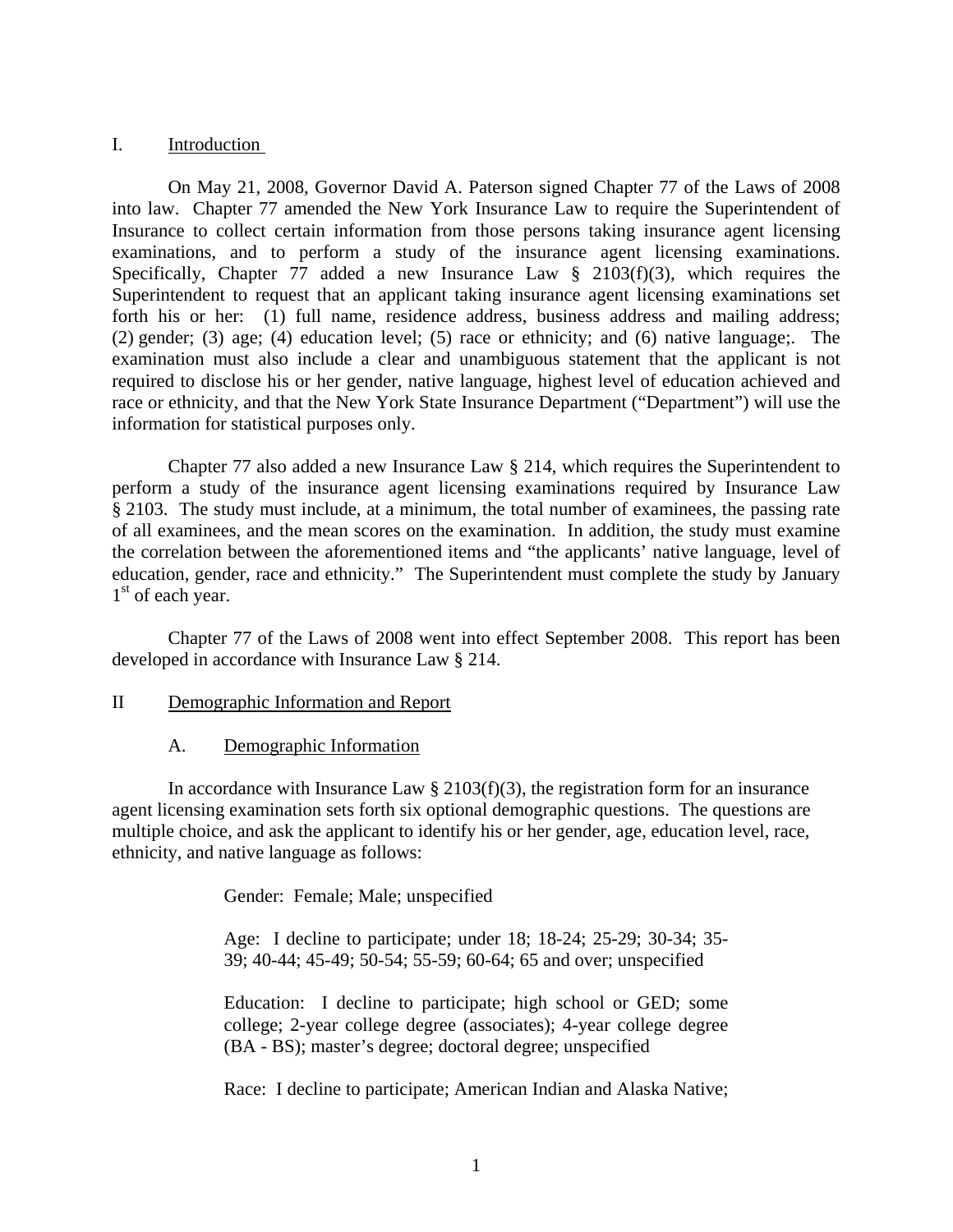Asian; Black or African American; Native Hawaiian and Other Pacific; White; two or more races; unspecified

Ethnicity: I decline to participate; American/Canadian; Chinese; Cuban; Dutch; English; Filipino; French; German; Irish; Italian; Japanese; Korean; Mexican; Polish; Puerto Rican; Russian; Scottish; Swedish; Vietnamese; other Asian; other European; other Hispanic or Latino; unspecified

Native Language: I decline to participate; Arabic; Chinese; English; French; German; Italian; Korean; Polish; Russian; Spanish; Tagalog; Vietnamese; unspecified

An applicant may not leave any demographic question blank – he or she must specify an answer. Therefore, if the applicant does not wish to participate in the study, then he or she must choose "I decline to participate." If an applicant believes that his or her gender, race, education, age, ethnicity, or native language is not specified, then he or she may choose "unspecified."

# B. Demographic Report

 At the Department's request, the Department's testing vendor provided the Department with a demographics report for the period September 1, 2008 through December 31, 2008, a copy of which is attached hereto. The demographic report sets forth certain statistics for each licensing examination. Specifically, it sets forth the total number of examinees, passing rate, and average score<sup>[1](#page-4-0)</sup> for each licensing examination broken down further by gender, age, education, race, ethnicity and native language.

 The Department notes that there was minimal participation in the study. Seventy percent of examinees did not identify their gender, race, education, ethnicity, and native language. Therefore, the Department bases its observations on the answers of only the 30% of examinees who voluntarily provided the foregoing information.

# III. Department's Observations

<u>.</u>

As a preliminary matter, the Department does not employ statisticians. Therefore, the Department makes observations in this report based only upon the statistics set forth in the demographics report.

# A.Life Insurance Agent/Broker

 2,443 applicants registered to take the life insurance agent/broker examination (#10-51). However, only 2,427 applicants sat for the examination. The examination consists of 100 questions, and an examinee must answer 70 questions correctly to pass. Of the 2,427 applicants

<span id="page-4-0"></span> $<sup>1</sup>$  The figures set forth under "average score" represent the average number of questions answered correctly.</sup>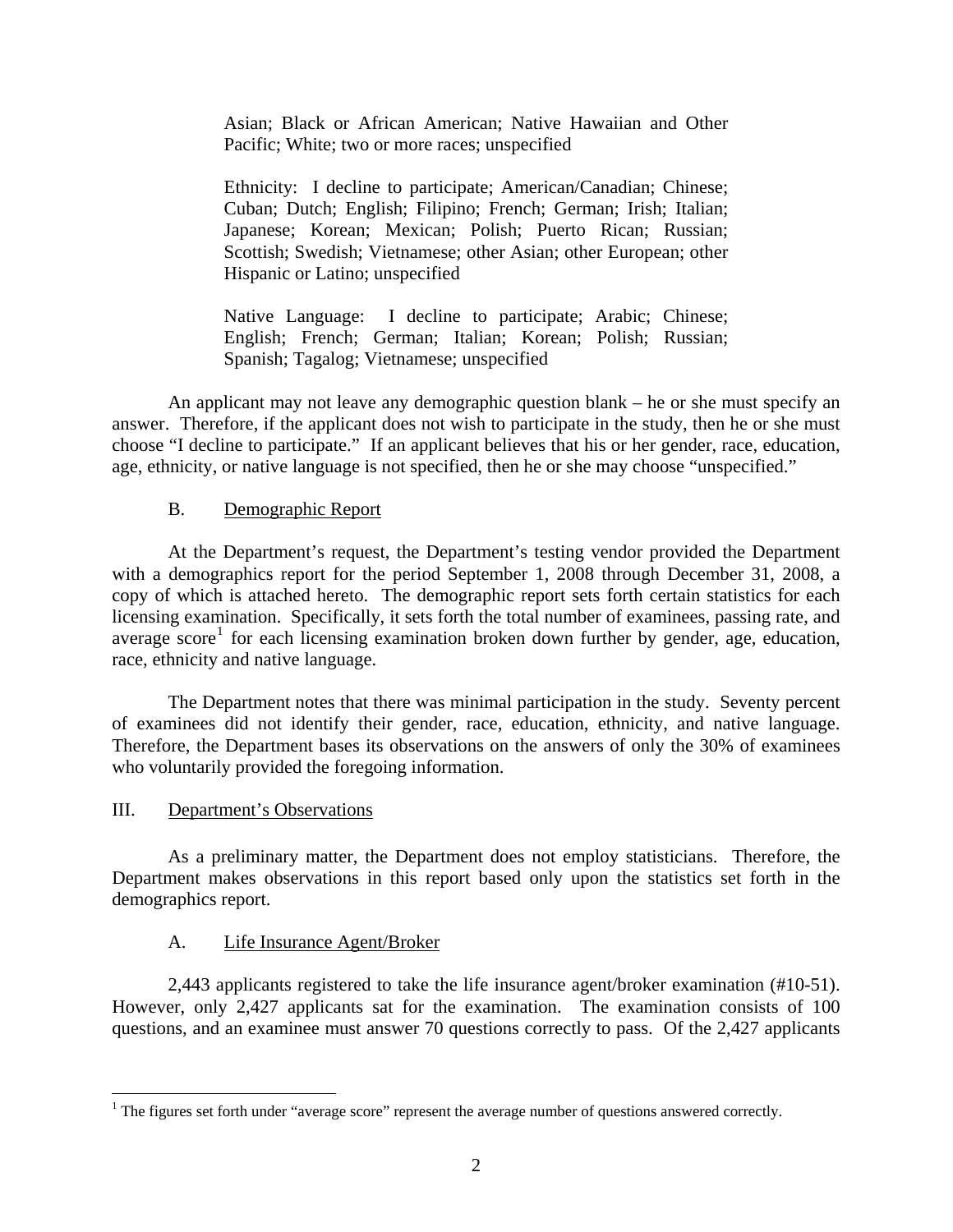who sat for the examination, the passing rate for all examinees was 51.09%, and the average number of questions answered correctly for all examinees was 68.84.

## 1. Gender

 2,335 examinees identified their gender. Those examinees whom identified themselves as male had a higher passing rate (54.96%) and average score (70.17) than those whom identified themselves as female (45.89% and 67.21, respectively).

## 2. Education

 637 examinees identified their education level. Those examinees who identified themselves as having a master's degree had the highest passing rate (81.67%), followed by those who identified themselves as having a doctoral degree (75.0%) and a 4-year college degree (74.29%). With regard to average score, those who identified themselves as having a doctoral degree had the highest (82.25), followed by those who identified themselves as having a master's degree (77.88) and those with a 4-year college degree (76.1). Those examinees who identified themselves as having a high school diploma or GED had the lowest passing rate (34.83%) and average score (65.69).

## 3. Race

 523 examinees identified their race. Those examinees who identified themselves as Native Hawaiian and other Pacific had the highest passing rate (100.0%) and average score (80.0), followed by those who identified themselves as white (73.58% and 76.4, respectively) and those who identified themselves as two or more races (57.14% and 71.77, respectively). Those who identified themselves as Asian had the lowest passing rate (51.85%) and average score (68.48).

# 4. Ethnicity

 501 examinees identified their ethnicity. Those examinees who identified themselves as Cuban, Japanese, Scottish, and Vietnamese had the highest passing rate (100.0%), followed by those who identified themselves as Irish (84%) and French (80%). Those who identified themselves as Irish had the highest average score (79.56), followed by those who identified themselves as Japanese (79.5) and Cuban (77.0). The lone examinee who identified himself or herself as Dutch had the lowest passing rate (0.0%) and average score (59.0).

# 5. Native Language

 578 examinees identified their native language. The examinee who identified his or her native language as Vietnamese had the highest passing rate (100.0%), followed by those who identified their native language as Korean (66.67%) and English (65.08%). Those examinees who identified their native language as Polish had the highest average score (79.5), followed by the examinee who identified his or her native language as Vietnamese (76.0), and those examinees who identified their native language as English (73.5). The examinees who identified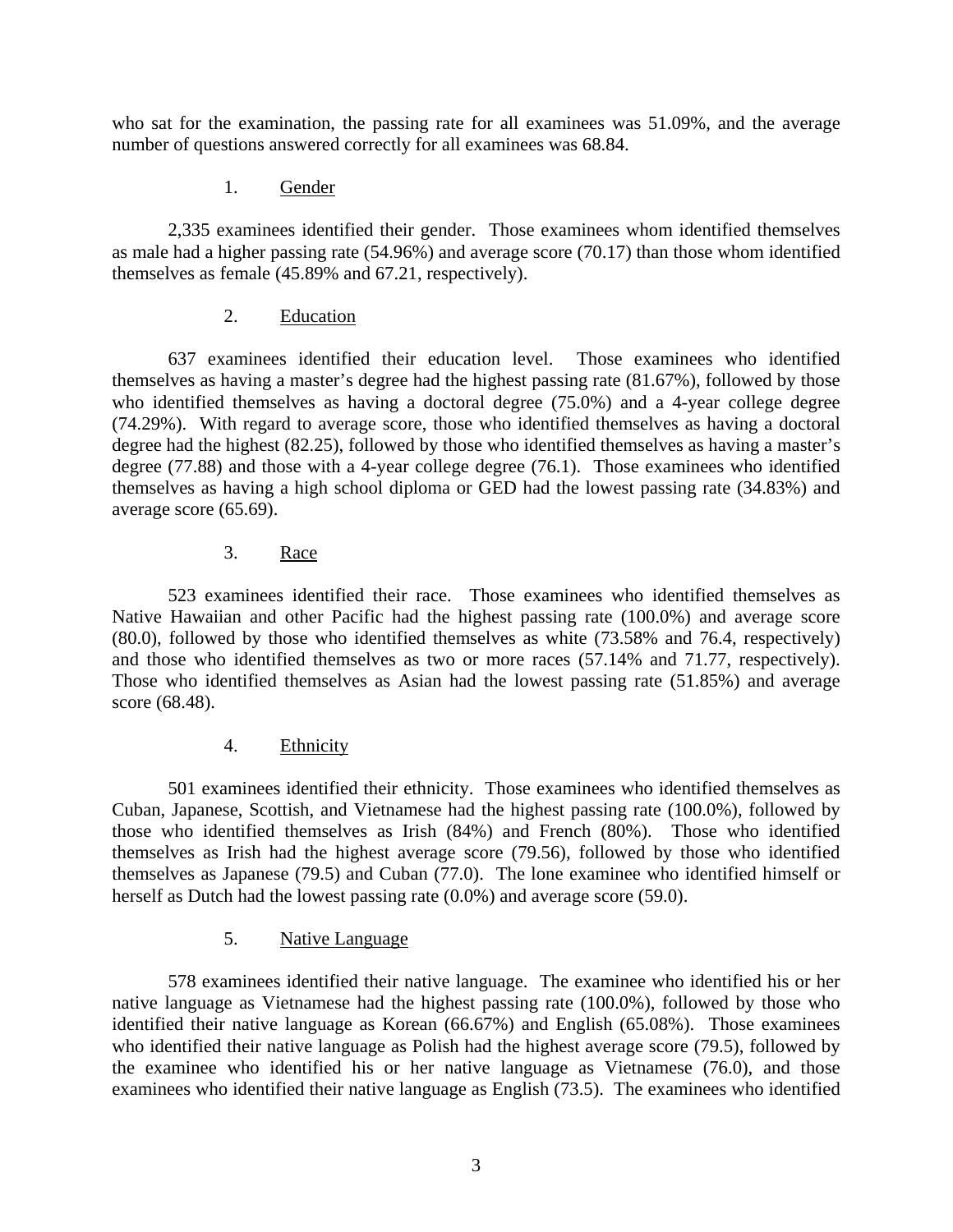their native language as Arabic and Italian had the lowest passing rate (0.0%, respectively), while the examinee who identified his or her native language as Arabic had the lowest average score (58.0).

#### B. Accident and Health Insurance Agent/Broker

 882 applicants registered to take the accident and health insurance agent/broker licensing examination (#10-52). However, only 877 applicants sat for the examination. The examination consists of 100 questions, and an examinee must answer 70 questions correctly to pass. Of the 877 applicants who sat for the examination, the passing rate for all examinees was 36.03%, and the average number of questions answered correctly for all examinees was 64.86.

## 1. Gender

 673 examinees identified their gender. Those examinees who identified themselves as male had a higher passing rate (43.42%) and average score (67.53) than those who identified themselves as female (32.52% and 63.63, respectively).

# 2. Education

 167 examinees identified their education level. Those examinees who identified themselves as having a doctoral degree had the highest passing rate (100.0%), followed by those who identified themselves as having a 2-year college degree (57.89%) and those who identified themselves as having a master's degree (57.14%). With regard to average score, those who identified themselves as having a doctoral degree had the highest (72.0), followed by those who identified themselves as having a master's degree (70.86) and those who identified themselves as having a 2-year college degree (69.79). Examinees who identified themselves as having a high school diploma or GED had the lowest passing rate (35.71%), while examinees who identified themselves as having some college had the lowest average score (64.45).

# 3. Race

 136 examinees identified their race. The sole examinee who identified himself or herself as American Indian and Alaska Native had the highest passing rate (100.0%) and average score (84.0), followed by those who identified themselves as white (56.04% and 69.3, respectively) and two or more races (50.0% and 64.75, respectively). Those examinees who identified themselves as Asian had the lowest passing rate (17.65%) and average score (61.29).

# 4. Ethnicity

 145 examinees identified their ethnicity. Examinees who identified themselves as Polish and Scottish had the highest passing rate (100.0%), followed by those examinees who identified themselves as German (71.43%) and other European (66.67%). The examinee who identified himself or herself as Scottish had the highest average score  $(83.0)$ , followed by the examinee who identified himself or herself as Polish (74.0) and those examinees who identified themselves as German (72.57). Examinees who identified themselves as Japanese, Korean and Mexican had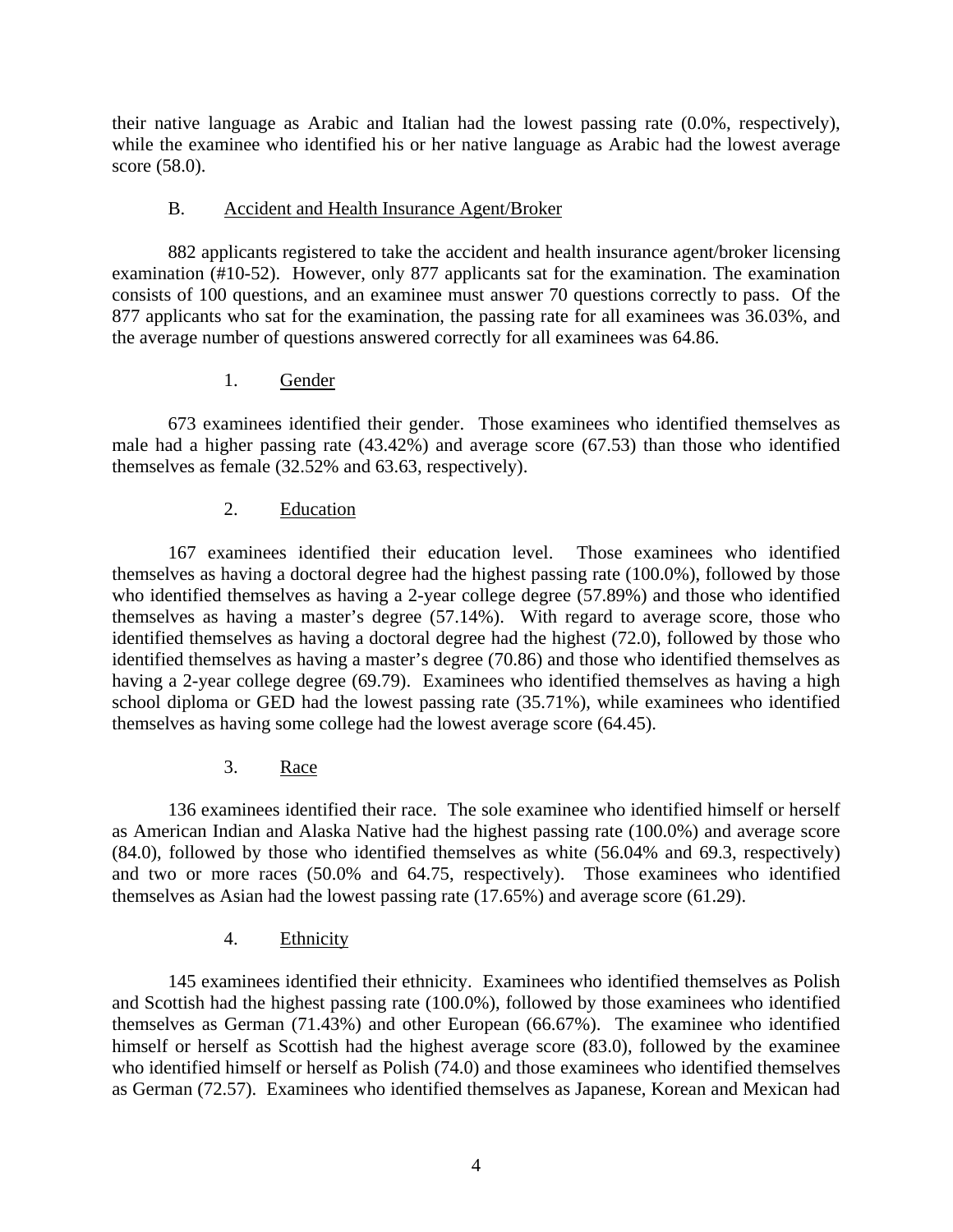the lowest passing rate (0.0%), while the examinee who identified himself or herself as Mexican had the lowest average score (52.0).

## 5. Native Language

 157 examinees identified their native language. The examinee who identified his or her native language as Polish had the highest passing rate (100.0%), followed by the examinees who identified their native language as English (53.97%) and Spanish (17.65%). The examinee who identified his or her native language as Polish also had the highest average score (74.0), followed by those examinees who identified their native language as English (68.43) and the examinee who identified his or her native language as Russian (68.0). Those examinees who identified their native language as Italian, Korean, Russian, and Tagalog had the lowest passing rate (0.0%), while the examinee who identified his or her native language as Tagalog had the lowest average score (44.0).

# C. Property and Casualty Insurance Agent

 579 applicants registered to take the property and casualty insurance agent licensing examination (#10-53). However, only 576 applicants sat for the examination. The examination consists of 150 questions, and an examinee must answer 105 questions correctly to pass. Of the 576 applicants who sat for the examination, the passing rate for all examinees was 33.85%, and the average number of questions answered correctly for all examinees was 99.19.

# 1. Gender

 564 examinees identified their gender. Those examinees who identified themselves as male had a higher passing rate (38.91%) and average score (100.64), than those who identified themselves as female (29.32% and 97.67, respectively).

#### 2. Education

 168 examinees identified their education level. The examinee who identified himself or herself as having a doctoral degree had the highest passing rate (100.0%) and average score (120.0), followed by those examinees who identified themselves as having a master's degree (81.82% and 113.64, respectively) and those who identified themselves as having a 4-year college degree (78.72% and 110.32, respectively). Those examinees who identified themselves as having a high school diploma or GED had the lowest passing rate (28.57%) and average score (96.21).

#### 3. Race

 148 examinees identified their race. Those examinees who identified themselves as white had the highest passing rate (56.64%), followed by those who identified themselves as two or more races and those who identified themselves as black or African American (33.33%, respectively), and those who identified themselves as Asian (20.0%). Further, those examinees who identified themselves as white also had the highest average score (105.72), followed by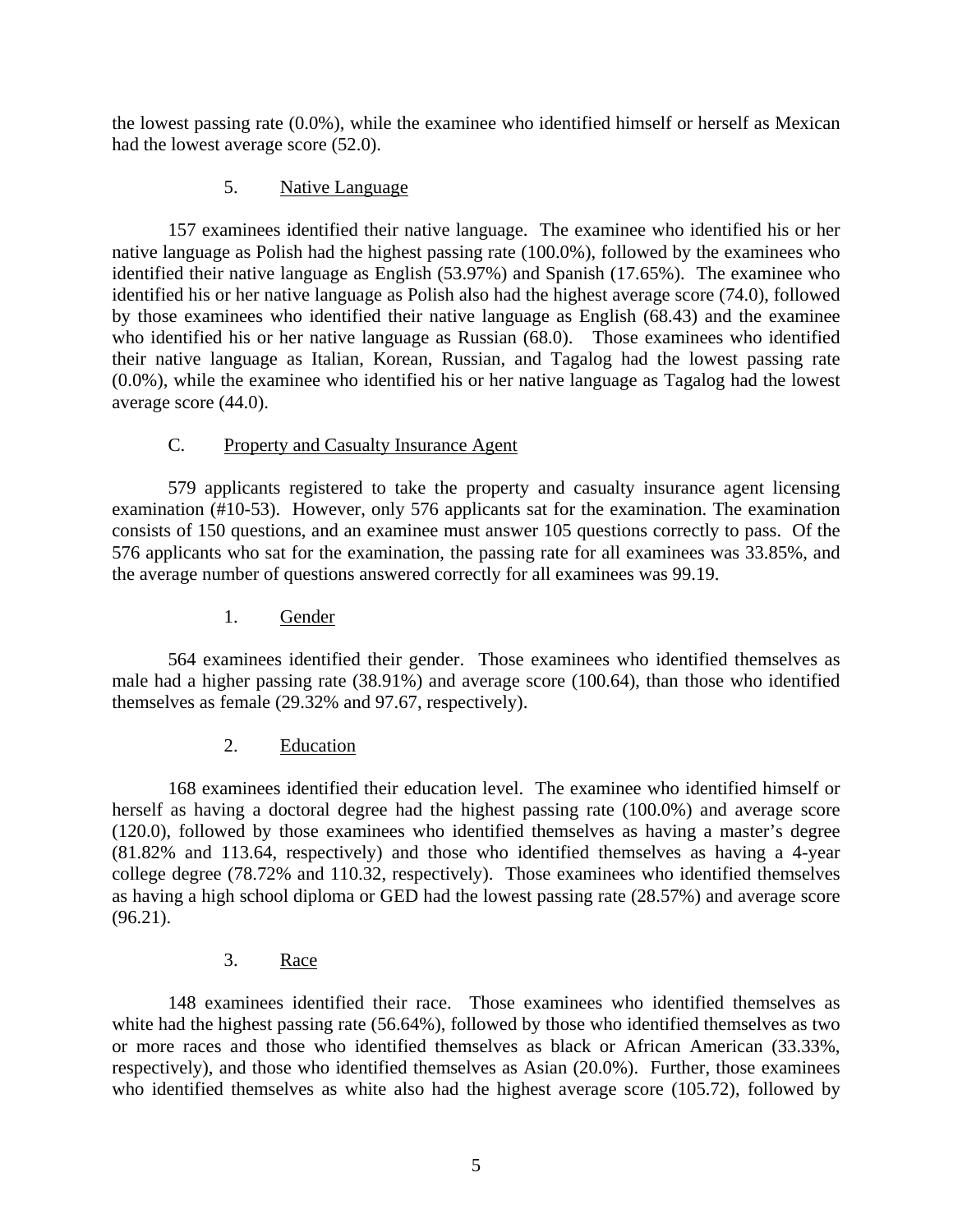those who identified themselves as black or African American (100.73) and Asian (99.1). The examinee who identified himself or herself as Native Hawaiian and other Pacific had the lowest passing rate (0.0%) and average score (83.0).

## 4. Ethnicity

 136 examinees identified their ethnicity. The examinee who identified himself or herself as Russian had the highest passing rate (100.0%), followed by those who identified themselves as Italian (71.43%) and those who identified themselves as Irish and German (66.67%, respectively). The examinees who identified themselves as Russian and Swedish had the highest average score (112.0, respectively), followed by those who identified themselves as Italian (108.14) and German (107.67). The applicant who identified himself or herself as Korean had the lowest passing rate (0.0%), while those who identified themselves as other European had the lowest average score (91.4).

# 5. Native Language

158 examinees identified their native language. The examinees who identified their native language as English had the highest passing rate (53.52%), followed by those who identified their native language as Spanish (20.0%). The examinees who identified their native language as English also had the highest average score (105.07), followed by the examinee who identified his or her native language as Korean (98.0). Those examinees who identified their native language as Chinese and Korean had the lowest passing rate (0.0%, respectively), while the examinees who identified their native language as Chinese had the lowest average score  $(92.4)$ .

# D. Personal Lines Insurance Agent/Broker

 338 applicants registered to take the personal lines insurance agent/broker licensing examination (#10-54). However, only 335 applicants sat for the examination. The examination consists of 100 questions, and an examinee must answer 70 questions correctly to pass. Of the 335 applicants who sat for the examination, the passing rate for all examinees was 61.19%, and the average number of questions answered correctly for all examinees was 71.81.

# 1. Gender

 281 examinees identified their gender. Those examinees who identified themselves as male had a higher passing rate (76.62%) and average score (73.42) than those examinees who identified themselves as female (46.08% and 68.4, respectively).

# 2. Education

 124 examinees identified their education level. Those examinees who identified themselves as having a master's degree had the highest passing rate (100.0%), followed by those who identified themselves as having a 2-year college degree (78.57%) and a 4-year college degree (77.27%). Those examinees who identified themselves as having a master's degree also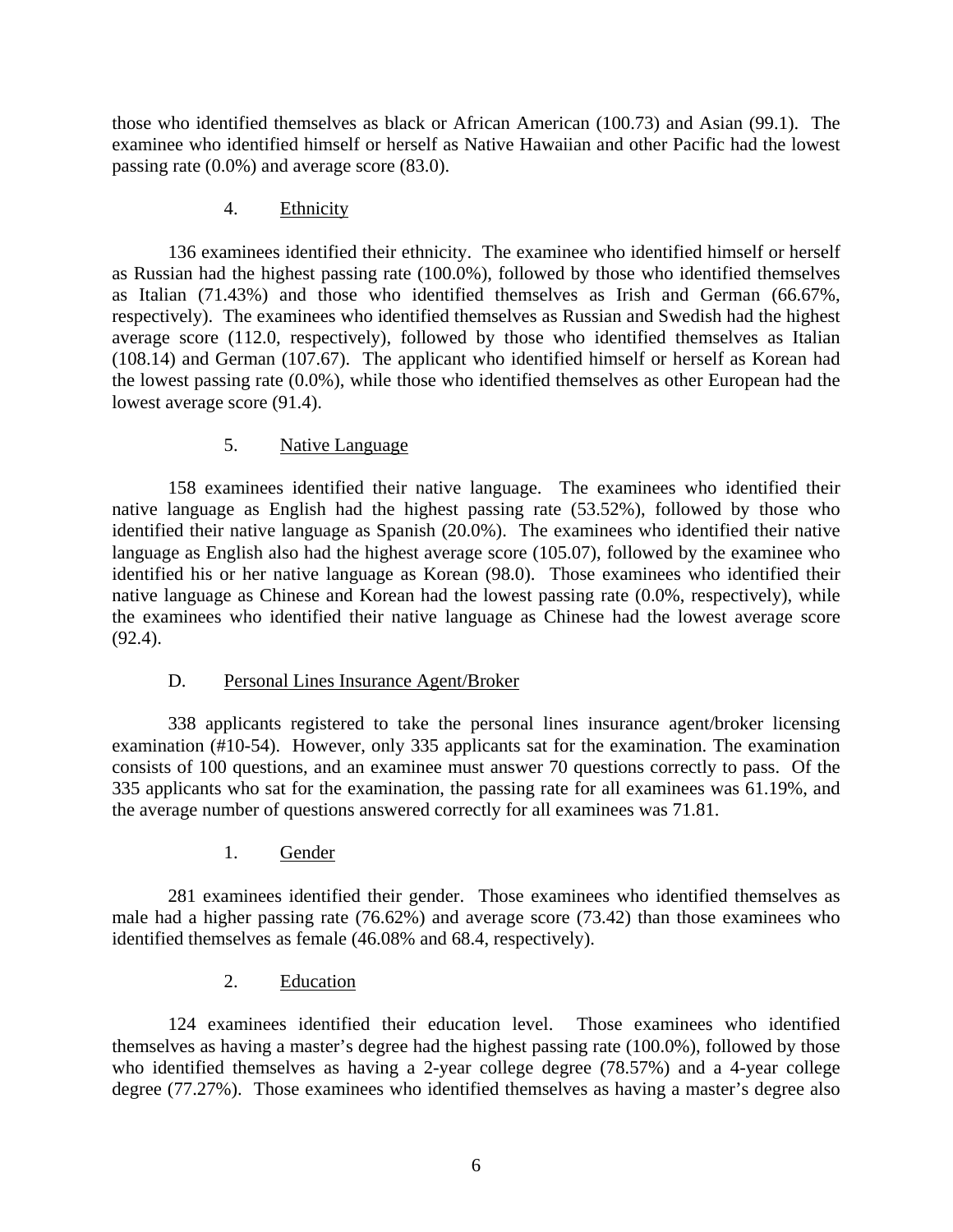had the highest average score (82.75), followed by those who identified themselves as having a 4-year college degree (75.41) and a 2-year college degree (75.07). Those examinees who identified themselves as having a high school diploma or GED had the lowest passing rate (36.36%) and average score (67.23).

#### 3. Race

 113 examinees identified their race. The examinee who identified himself or herself as American Indian and Alaska Native had the highest passing rate (100.0%), followed by those examinees who identified themselves as black or African-American (72.73%) and two or more races (66.67%). The examinee who identified himself or herself as American Indian and Alaska Native also had the highest average score (78.0), followed by those who identified themselves as black or African-American (73.64) and white (73.02). Those examinees who identified themselves as Asian had the lowest passing rate (33.33%), while those who identified themselves as two or more races had the lowest average score (72.33).

## 4. Ethnicity

 92 examinees identified their ethnicity. Those examinees who identified themselves as Chinese, Polish and Puerto Rican had the highest passing rates (100.0%, respectively), followed by those who identified themselves as English and German (75.0%, respectively) and American/Canadian (71.79%). The examinee who identified himself or herself as Chinese had the highest average score (84.0), followed by the examinee who identified himself or herself as Puerto Rican (83.0) and the examinee who identified himself or herself as Polish (77.5). The examinees who identified themselves as Korean and the examinee who identified himself or herself as Russian had the lowest passing rate (0.0%, respectively), while the examinee who identified himself or herself as Russian had the lowest average score (47.0).

# 5. Native Language

 115 examinees identified their native language. The examinee who identified his or her native language as Chinese had the highest passing rate (100.0%), followed by those examinees who identified their native language as English (69.52%) and Spanish (40.0%). The examinee who identified his or her native language as Chinese also had the highest average score (84.0), followed by those examinees who identified their native language as English (73.7) and Korean (67.0). The examinees who identified their native language as Italian, Korean, and Russian had the lowest passing rate (0.0%, respectively), while the examinee who identified his or her native language as Russian had the lowest average score (47.0).

# E. Life, Accident, and Health Insurance Agent/Broker

 3,843 applicants registered to take the life, accident, and health insurance licensing examination (#10-55). However, only 3,807 applicants sat for the examination. The examination consists of 150 questions, and an examinee must answer 105 questions correctly to pass. Of the 3,807 applicants who sat for the examination, the passing rate for all examinees was 51.67%, and the average number of questions answered correctly for all examinees was 103.66.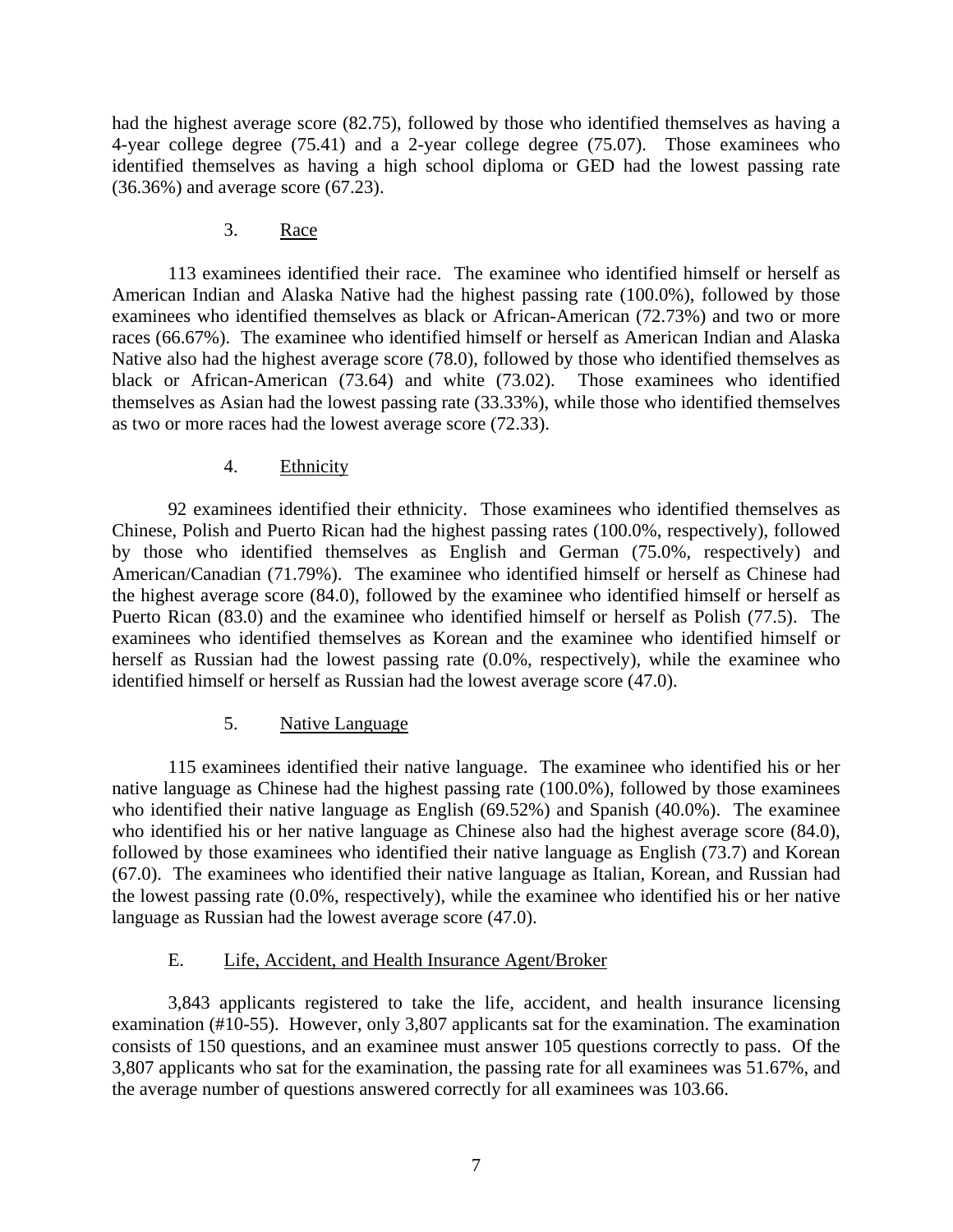#### 1. Gender

 3,418 examinees identified their gender. Those examinees who identified themselves as male had a higher passing rate (55.47%) and average score (104.74) than those examinees who identified themselves as female (49.78% and 103.26, respectively).

#### 2. Education

 1,278 examinees identified their education level. Those examinees who identified themselves as having a doctoral degree had the highest passing rate (92.86%) and average score (117.79), followed by those who identified themselves as having a master's degree (78.46% and 114.55, respectively) and a 4-year college degree (70.25% and 109.37, respectively). Those who identified themselves as having a high school diploma or GED had the lowest passing rate (43.33%), while those examinees who identified themselves as having some college had the lowest average score (101.83).

#### 3. Race

 1,158 examinees identified their race. Those examinees who identified themselves as American Indian and Alaska Native had the highest passing rate (75.0%), followed by those who identified themselves as white (68.47%) and two or more races (58.14%). However, those examinees who identified themselves as white had the highest average score (109.54), followed by those who identified themselves as two or more races (105.05) and those who identified themselves as Native Hawaiian and other Pacific (105.0). Further, those examinees who identified themselves as Native Hawaiian and other Pacific had the lowest passing rate (33.33%), while those who identified themselves as American Indian and Alaska Native had the lowest average score (98.75).

#### 4. Ethnicity

 1,036 examinees identified their ethnicity. Those examinees who identified themselves as Dutch had the highest passing rate (100.0%), followed by those who identified themselves as Polish (80.77%) and German (80.0%). Those examinees who identified themselves as Dutch also had the highest average score (122.67), followed by those who identified themselves as German (114.8) and French (113.3). Those examinees who identified themselves as Vietnamese had the lowest passing rate (20.0%) and average score (92.0).

#### 5. Native Language

1,199 examinees identified their native language. Those examinees who identified their native language as French had the highest passing rate (66.67%), followed by those who identified their native language as English (65.43%) and Chinese (53.33%). The examinees who identified their native language as English had the highest average score (108.55), followed by those who identified their native language as Tagalog (106.67) and French (106.5). The examinee who identified his or her native language as German had the lowest passing rate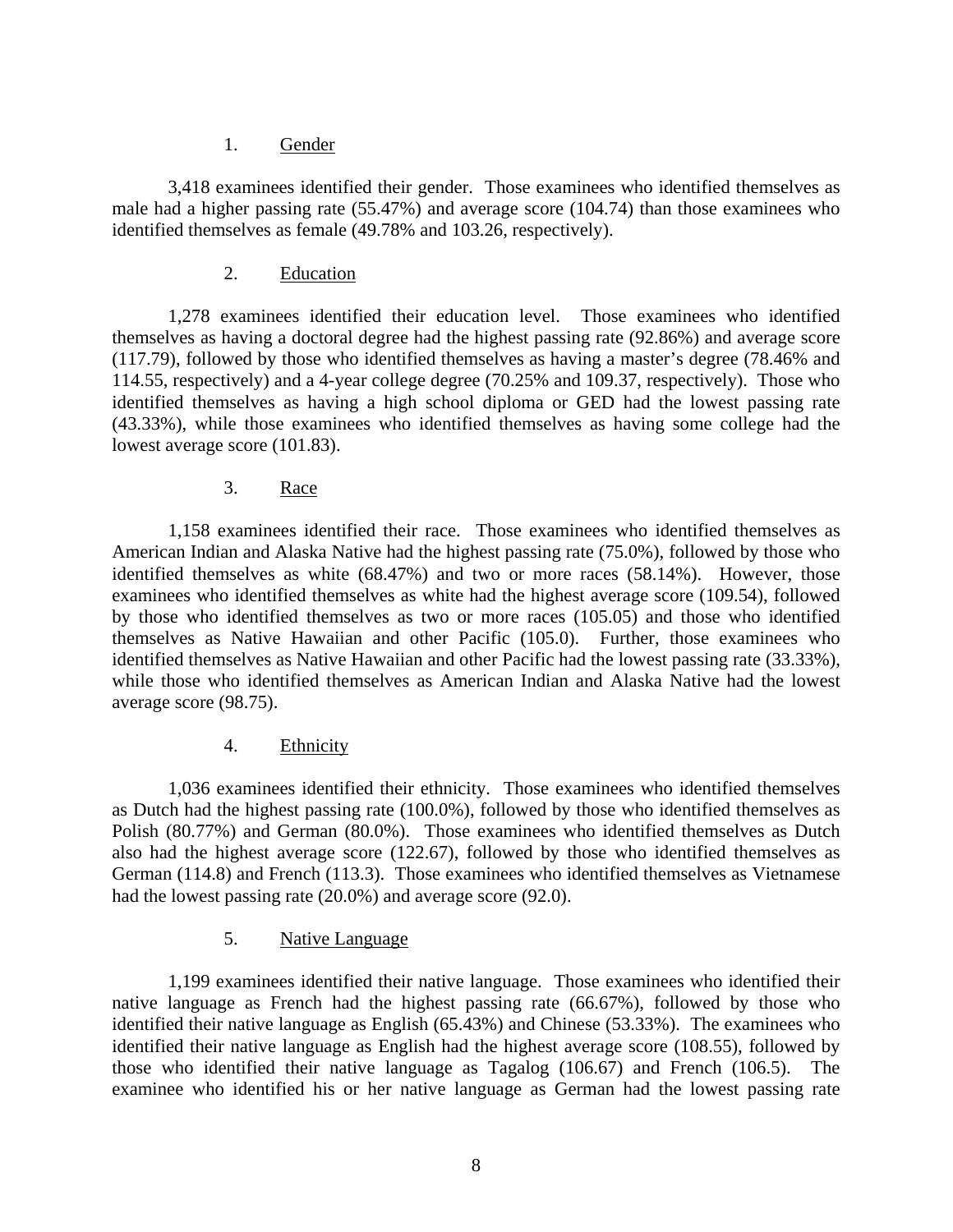(0.0%), while the examinees who identified their native language as Italian had the lowest average score (87.25).

# F. Bail Bond Agent

 20 applicants registered, and sat, for the bail bond agent licensing examination (#10-59). The examination consists of 60 questions, and an examinee must answer 42 questions correctly to pass. The passing rate for all examinees was 60.0%, and the average number of questions answered correctly was 43.35.

## 1. Gender

 Nineteen examinees identified their gender. Those examinees who identified themselves as male had a higher passing rate (64.29%) and average score (43.86) than those who identified themselves as female (40.0% and 41.0, respectively).

2. Education

 Four examinees identified their education level. The examinee who identified himself or herself as having a 2-year college degree had the highest passing rate (100.0%) and average score (44.0). Those examinees who identified themselves as having some college had the lowest passing rate (33.33%) and average score (40.0).

3. Race

 Four examinees identified their race. The examinee who identified himself or herself as two or more races had the highest passing rate (100.0%) and average score (44.0), while the examinees who identified themselves as black or African American had the lowest passing rate (33.33%) and average score (40.0).

4. Ethnicity

 Four examinees identified their ethnicity. The examinee who identified himself or herself as other European had the highest passing rate (100.0%) and average score (44.0), while those examinees who identified themselves as American/Canadian had the lowest passing rate (33.33%) and average score (40.0).

#### 5. Native Language

 Four examinees identified their native language. These examinees, all of whom identified their native language as English, had a passing rate of 50.0% and an average score of 41.0.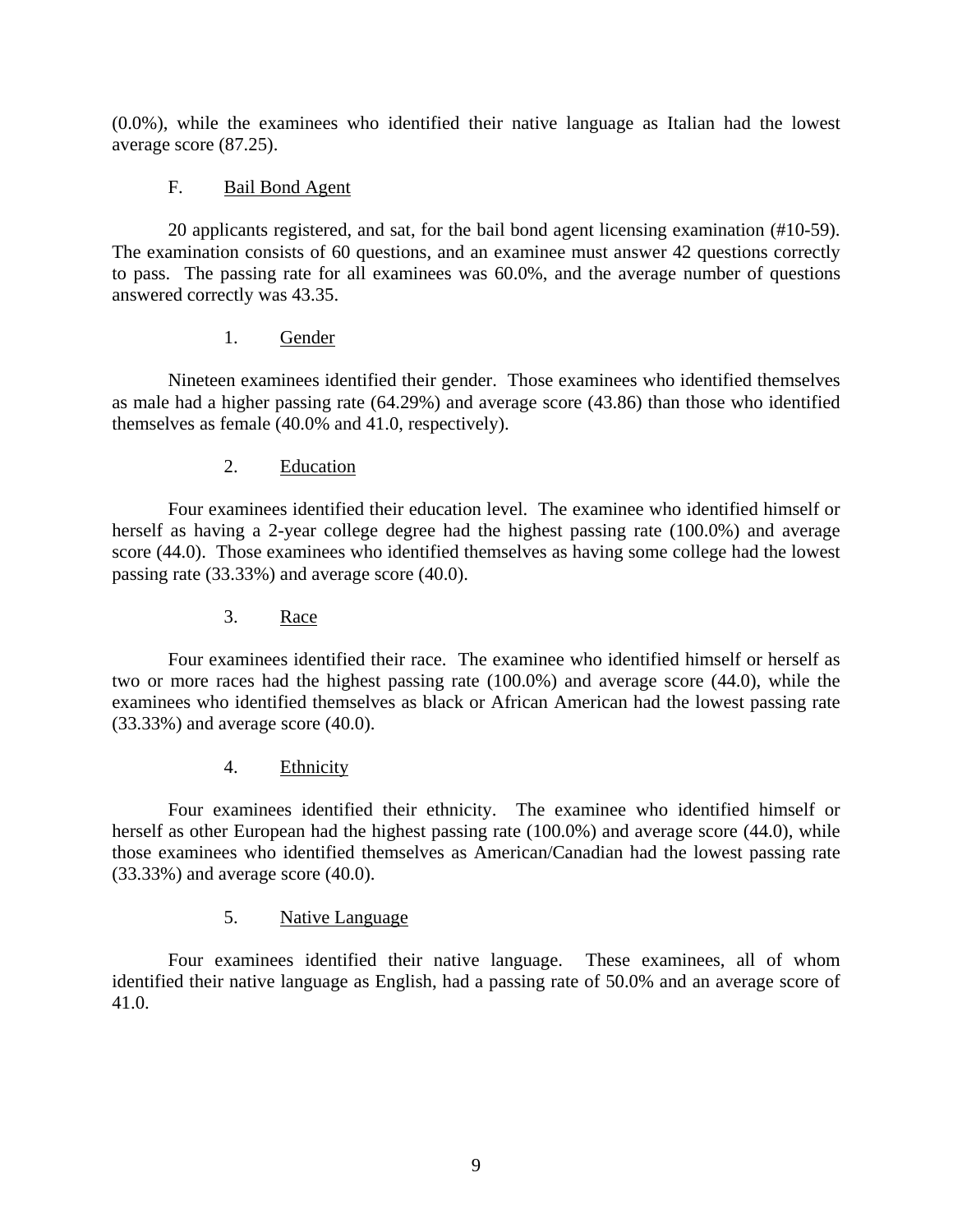#### G. Mortgage Guaranty Agent

 Six applicants registered to take, and sat for, the mortgage guaranty agent licensing examination (#10-60). The examination consists of 40 questions, and an examinee must answer 28 questions correctly to pass. The passing rate for all examinees was 16.67%, and the average number of questions answered correctly was 26.33.

1. Gender

 All 6 examinees identified themselves as male. The passing rate for these examinees was 16.67% and the average score was 26.33.

2. Education

None of the examinees identified their education level.

3. Race

None of the examinees identified their race.

4. Ethnicity

None of the examinees identified their ethnicity.

5. Native Language

None of the examinees identified their native language.

H. Life Insurance Agent/Broker – Spanish

 320 applicants registered to take the Spanish version of the life insurance agent/broker licensing examination (#10-75). However, only 319 applicants sat for the examination. The examination consists of 100 questions, and an examinee must answer 70 questions correctly to pass. Of the 319 applicants who sat for the examination, the passing rate for all examinees was 14.11%, and the average number of questions answered correctly for all examinees was 60.42.

1. Gender

 306 examinees identified their gender. Those examinees whom identified themselves as male had a higher passing rate (16.36%) and average score (62.1) than those whom identified themselves as female (12.06% and 58.7, respectively).

2. Education

 Sixteen examinees identified their education level. Those examinees who identified themselves as having some college and a 4-year college degree had the highest passing rate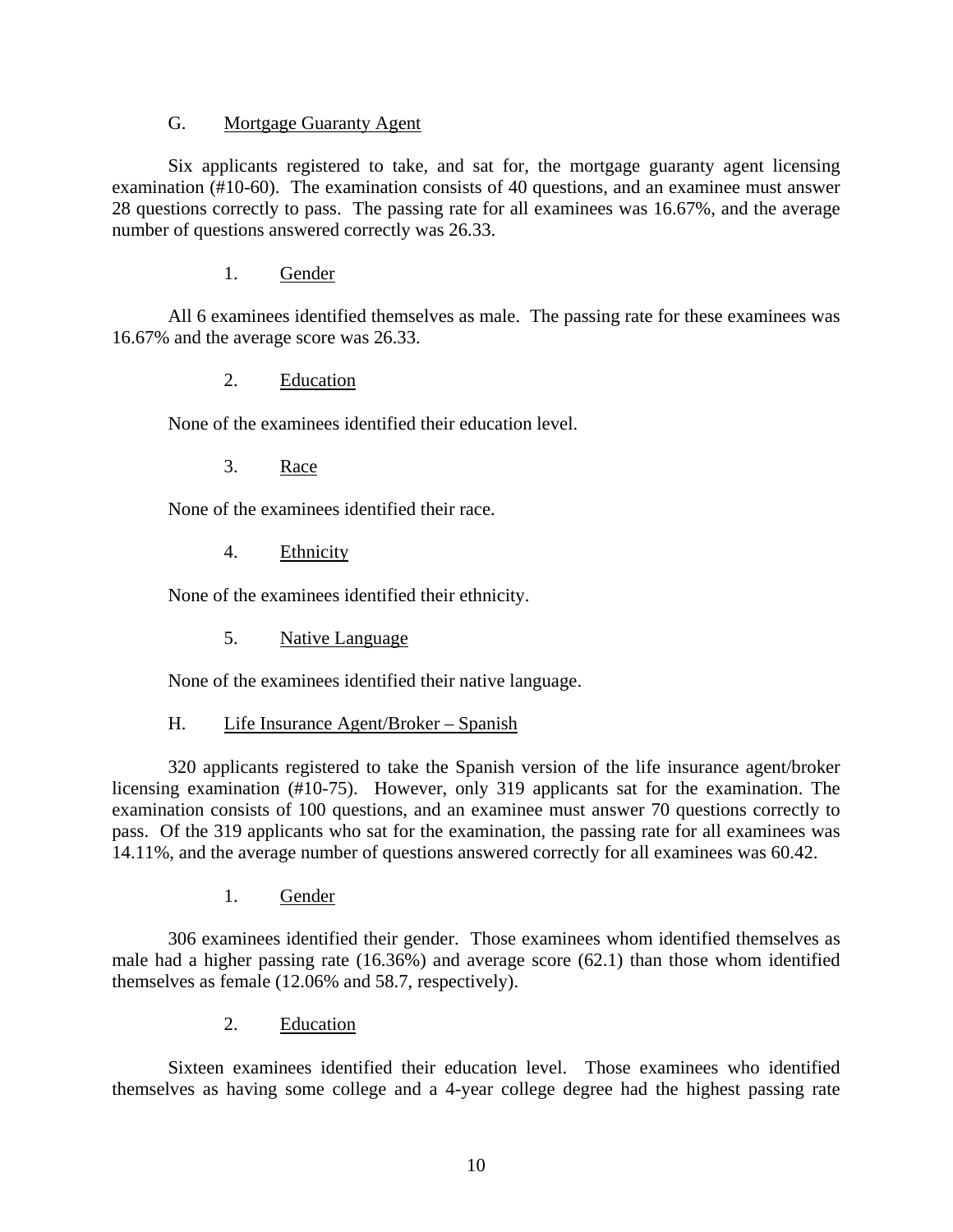(33.33%, respectively), while examinees who identified themselves as having a 4-year college degree had the highest average score (62.33). Examinees who identified themselves as having a high school diploma or GED had the lowest passing rate (14.29%) and average score (50.57).

## 3. Race

 Nine examinees identified their race. The examinee who identified himself or herself as two or more races had the highest passing rate (100.0%) and average score (76.0), as compared to those examinees who identified themselves as white (25.0% and 55.75, respectively).

## 4. Ethnicity

 Sixteen examinees identified their ethnicity. Those examinees who identified themselves as Cuban had the highest passing rate (50.0%) and average score (66.0) as compared to those who identified themselves as other Hispanic or Latino (28.57% and 57.57, respectively).

## 5. Native Language

Of the seventeen examinees who specified their native language, all specified Spanish. These examinees had a 29.41% passing rate and an average score of 57.0.

## I. Life, Accident, and Health Insurance Agent/Broker – Spanish

 Three applicants registered, and sat, for the Spanish version of the life, accident, and health insurance agent/broker licensing examination (#10-77). The examination consists of 150 questions, and an examinee must answer 105 questions correctly to pass. None of the examinees passed the examination, and the average number of questions answered correctly for all examinees was 72.33.

#### 1. Gender

 Two examinees identified their gender. The examinee who identified herself as female had the highest average score (78.0), compared to the examinee who identified himself as male (70.0). However, neither examinee passed the examination.

# 2. Education

 Only one examinee identified his or her education level. The examinee, who had some college, did not pass the examination, and had an average score of 70.0.

#### 3. Race

None of the examinees identified their race.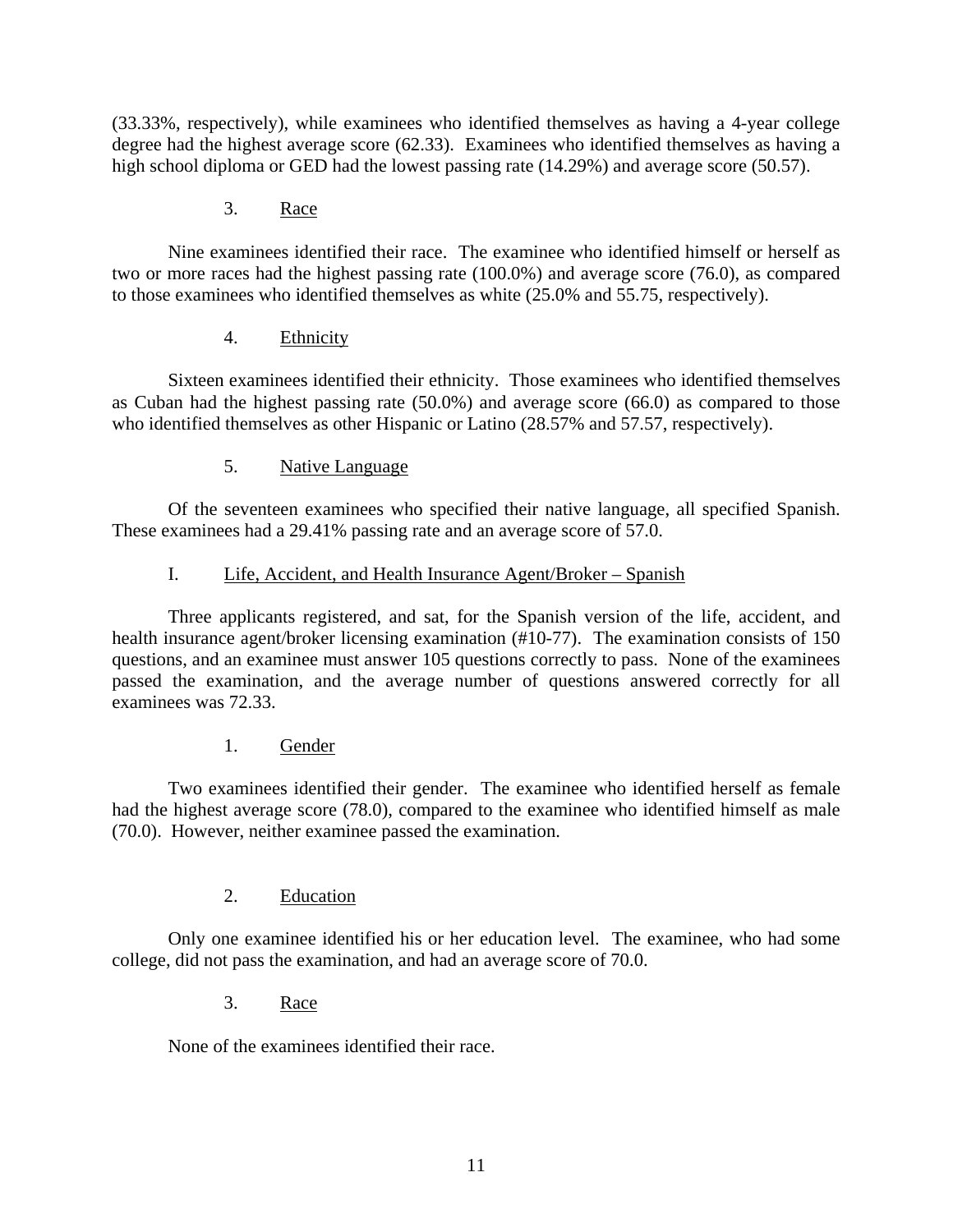## 4. Ethnicity

 Only one examinee identified his or her ethnicity. The examinee, who identified himself or herself as other Hispanic or Latino, did not pass the examination, and had an average score of 70.0.

## 5. Native Language

Only one examinee identified his or her native language, which was Spanish. The examinee did not pass the examination, and had an average score of 70.0.

## J. Accident and Health Insurance Agent/Broker – Spanish

 Twenty applicants registered, and sat, for the Spanish version of the accident and health insurance agent/broker licensing examination (#10-76). The examination consists of 100 questions, and an examinee must answer 70 questions correctly to pass. The passing rate for all examinees was 5.0%, and the average number of questions answered correctly for all examinees was 56.85.

## 1. Gender

 Twenty examinees identified their gender. The examinees who identified themselves as male had a higher passing rate (6.67%) and average score (57.47) than the examinees who identified themselves as female (0.0% and 55.0, respectively).

#### 2. Education

 Only two examinees identified their education level. The examinees, who identified themselves as having some college, did not pass the examination, and had an average score of 51.5.

#### 3. Race

None of the examinees identified their race.

4. Ethnicity

 Only one examinee identified his or her ethnicity. The examinee, who identified himself or herself as other Hispanic or Latino, did not pass the examination, and had an average score of 54.0.

#### 5. Native Language

Only one examinee identified his or her native language, which was Spanish. That examinee did not pass the examination, and had an average score of 54.0.